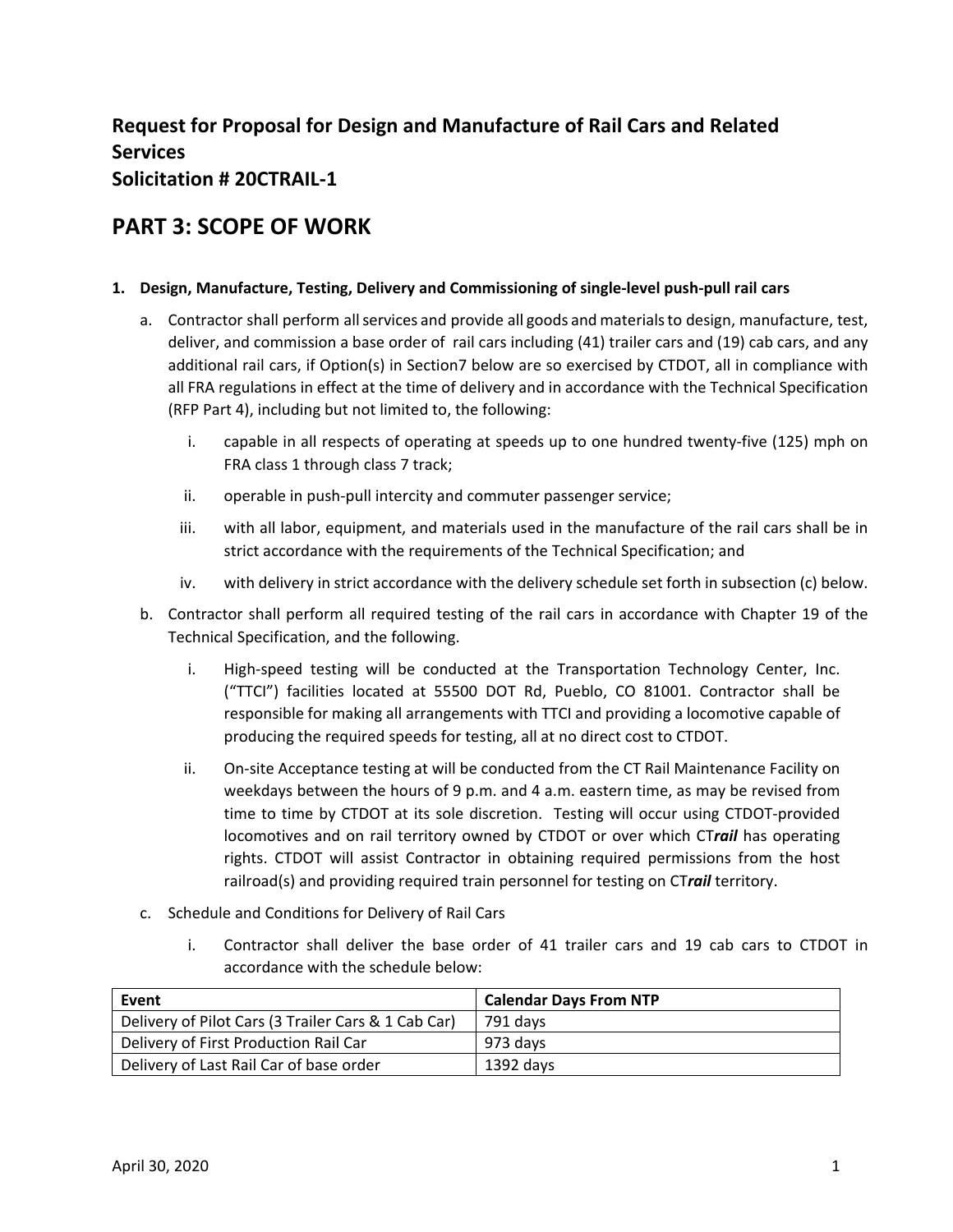- ii. The pilot car delivery shall consist of three (3) trailer cars and one (1) cab car.
- iii. The rate of rail car delivery shall be four (4) rail cars per month.
- iv. There shall be no more than eight (8) unaccepted rail cars stored at CTDOT at any time, awaiting conditional acceptance, provided at least four  $(4)$  of those cars are in active testing.
- v. Cab cars and trailer cars shall each be delivered at a rate which, upon Conditional Acceptance of each rail car, enables CTDOT to use the rail cars in revenue service in consists of three (3) trailer cars and one (1) cab car.
- vi. All deliveries shall be to the CT Rail Maintenance Facility at Contractor's expense.
- vii. If the Contractor fails to meet the rail car delivery schedule, it will be subject to liquidated damages as set forth in Article 7 of the Contract.

#### **2. Rail Car Documentation, Other Deliverables, and Responsibilities of the Contractor**

- a. Contractor shall supply specialized tools, diagnostic equipment, service consumables, spare parts, manuals, documentation, and training program as more particularly described in, and in accordance with, the Technical Specification. All manner of workmanship and material used in production shall conform in material, design and workmanship to the best practices known in the industry. All such specialized tools, diagnostic equipment, service consumables, spare parts, manuals, and documentation shall be delivered to CT Rail Maintenance Facility.
- b. Contractor shall submit all Contract Deliverables listed on the Contract Deliverable Requirements List (CDRL) and ensure that all Contract Deliverables, including without limitation, all design documents, be reviewed and approved in accordance with the design review process set forth in the Technical Specification at Chapter 3.03.02.
- c. Contractor shall submit final versions of the Compliance Matrix as set forth in the Technical Specification at Chapter 3.06.04.
- d. Contractor shall ensure that each subcontractor performing work related to major components, materials, systems and/or subsystems of the rail cars has a copy of the complete Technical Specification.
- e. Contractor shall be responsible for providing all engineering services required to complete the work.
- f. Contractor shall be responsible for any modifications in the design and/or manufacture of the rail cars that may be required in the event of changes in FRA regulations prior to Conditional Acceptance of each rail car.

#### **3. Railroad Safety Requirements**

a. All Contractor and subcontractor personnel working in the vicinity of the railroad or on railroad property must complete roadway worker protection ("RWP") training from the host railroad(s), at no expense to CTDOT. All Contractor and subcontractor personnel working in the vicinity of the railroad or on railroad property must wear a hard hat, an approved fluorescent safety vest, OSHA approved safety glasses and proper work boots, at all times, provided by Contractor or subcontractor, at no expense to CTDOT. Contractor shall ensure that their personnel and any subcontractor personnel carry at all times when at the New Haven Site, on the railroad territory, or at CTDOT offices, a photo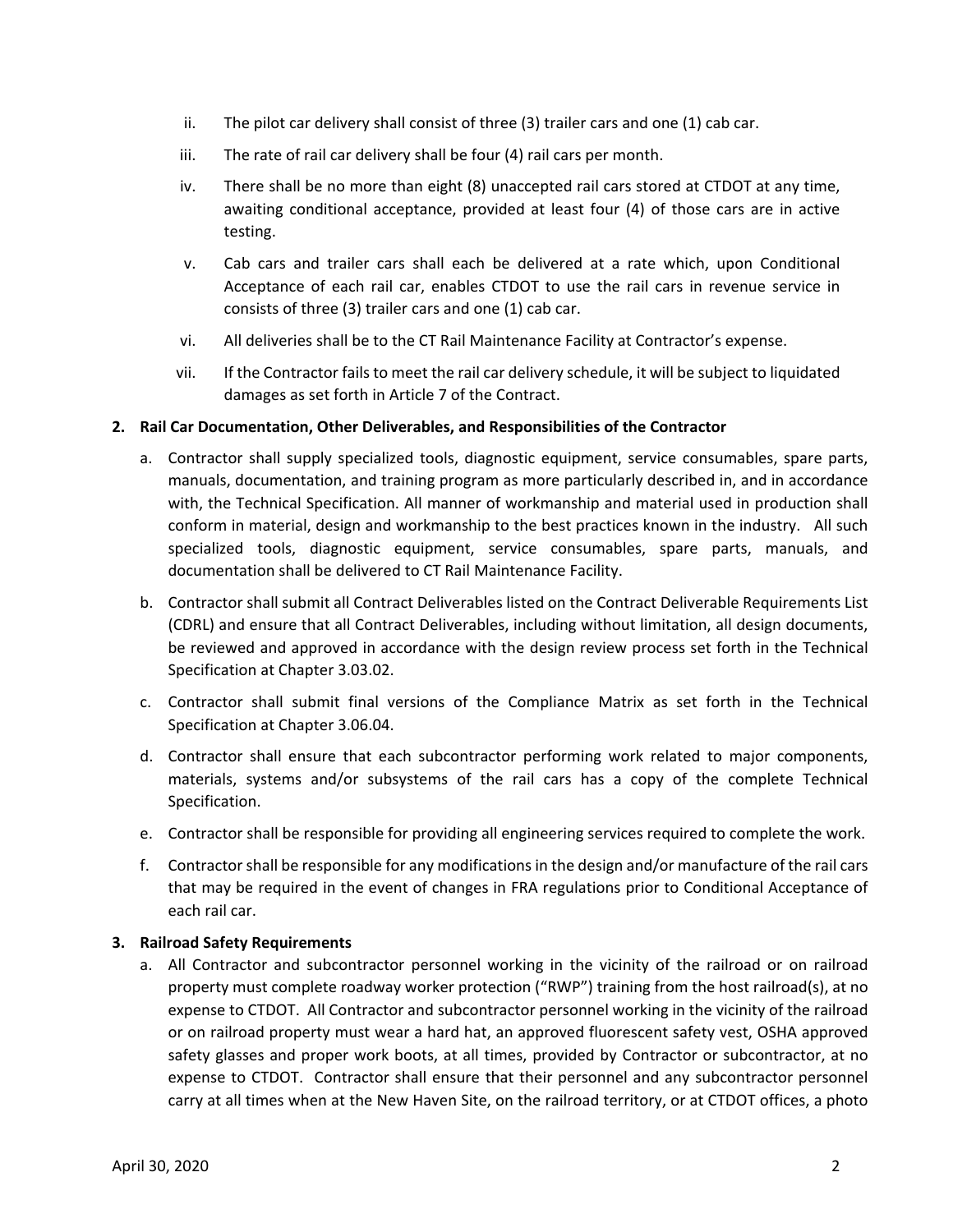identification badge, which shall include the employee's full name and the name of Contractor or subcontractor.

### **4. Technical Assistance**

- a. Contractor shall provide service representative(s) at the CT Rail Maintenance Facility to conduct receiving inspection and acceptance testing, and subsequently for the entire rail car warranty period commencing with the start of revenue service, and thereafter at the request of CTDOT. The service representative(s) shall:
	- i. Participate in Contractor-provided training of CTDOT's operating and maintenance personnel;
	- ii. Conduct (with CTDOT) receiving inspections and testing of rail cars upon delivery;
	- iii. Participate in acceptance documentation;
	- iv. Process and expedite warranty claims and order parts and materials; and
	- v. Provide technical expertise and support to CTDOT in commissioning, troubleshooting, and liaison with CTDOT's contracted Maintenance Provider and service operator(s). Office space for Contractor's Personnel will be provided by CTDOT.
- b. Contractor shall furnish the services of one or more, as mutually agreed upon with CTDOT, qualified, factory trained, English‐speaking, field service engineer(s) promptly when requested by CTDOT for assistance during inspection, operation, testing and adjustment of the rail cars, to insure satisfactory performance, and to instruct a reasonable number of employees of CTDOT's service operators and Maintenance Provider in the proper use and care of the rail cars, at no additional direct cost to CTDOT. The service engineer(s) shall remain available for the duration of all warranty periods, as defined in section 5 below.

# **5. Warranty Services**

- a. Throughout all warranty periods as more particularly defined in subsection (b) below, Contractor shall provide all labor and materials, and arrange for all services required, in order to fulfill its warranty obligations set forth in the Contract, in a timely manner and all at no expense to CTDOT. Contractor's obligation to perform such warranty services shall commence on the date of Conditional Acceptance of the first rail car.
- b. Each rail car shall have an individual warranty period commencing from the date of Conditional Acceptance and extending for two (2) years thereafter, in which period Contractor is obligated to provide all warranty services to that rail car. The warranty periods specific to certain warrantied components of the rail cars shall be as follows:

| Component(s)                       | <b>Warranty Period</b>             |
|------------------------------------|------------------------------------|
| Journal bearings                   | 1,000,000 miles of revenue service |
| Carbody structure and truck frames | 15 years                           |
| Flooring materials and coverings   | 10 years                           |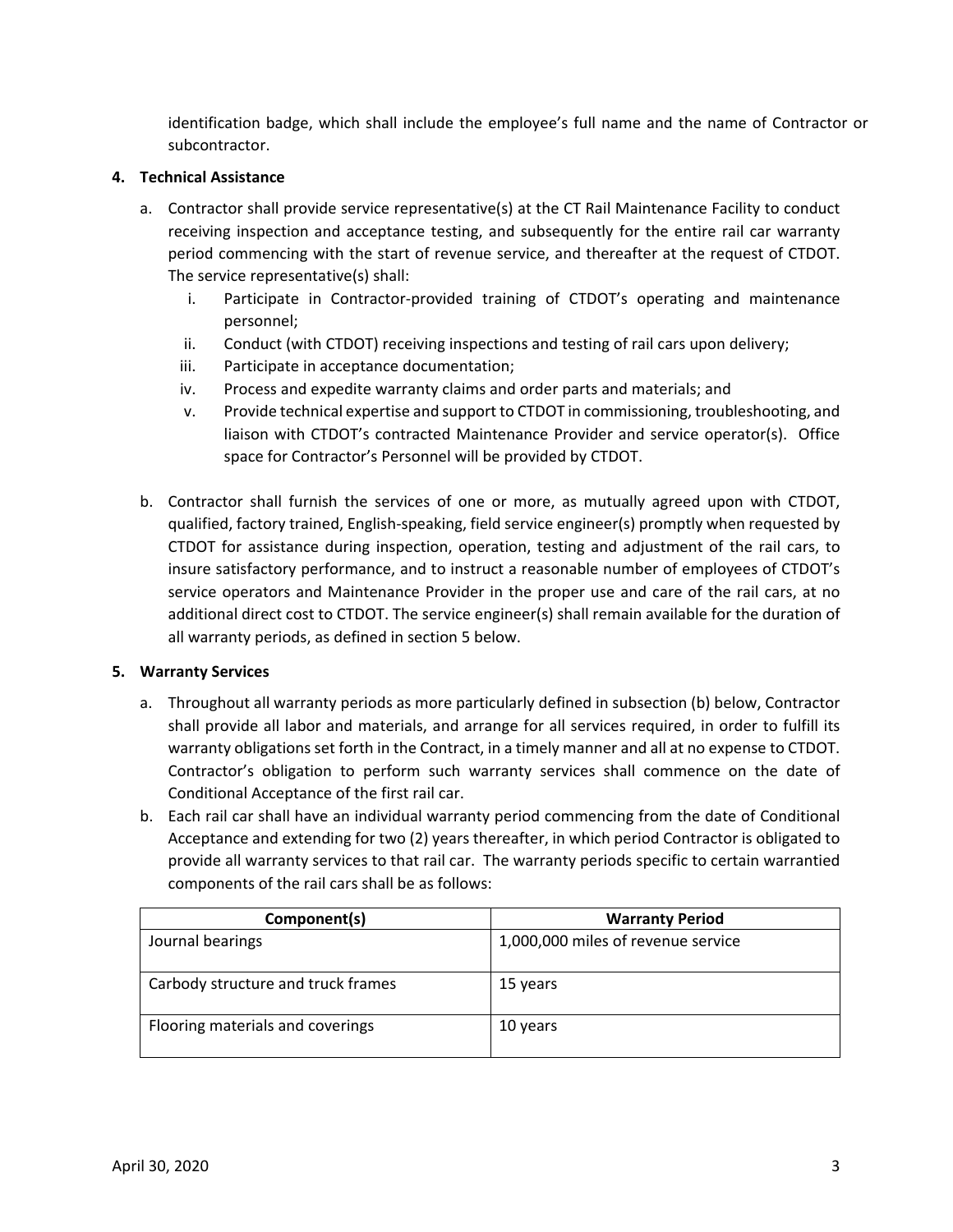| Component(s)                                                                                                                                                           | <b>Warranty Period</b> |
|------------------------------------------------------------------------------------------------------------------------------------------------------------------------|------------------------|
| Plastic glazing material and coating, batteries,<br>elastomeric parts and bonding, seats and seat<br>coverings                                                         | 3 years                |
| Specialized tools, diagnostic equipment, spare<br>parts, material and equipment, and<br>documentation as more particularly described<br>in the Technical Specification | 2 years                |
| All items of the work not specifically identified<br>above as being provided with a warranty of a<br>longer duration                                                   | 2 years                |

c. The outstanding warranty period covering any item that is replaced or repaired by Contractor shall be extended for an additional one (1) year effective the day replacement or repair is completed to CTDOT's satisfaction.

# **6. Capital Spare Parts**

- a. Contractor shall submit a capital spare parts list with its proposal, including the recommended quantities and prices. Pricing shall be extended to both CTDOT and its Maintenance Provider and shall be valid for the duration of the warranty period of the first rail car Conditionally Accepted.
- b. At the end of such first rail car warranty period, a price for each warranty spare part shall be negotiated between CTDOT and Contractor.
- c. Contractor shall be responsible for making all capital spare parts available to CTDOT, within sixty (60) days from delivery of the first production car.

# **7. Options for Additional Rail Cars**

- a. In accordance with Article 10 of the Contract, CTDOT may exercise any one or more of four (4) Options for additional rail cars as listed below:
	- i. Option 1: eight (8) trailer cars and four (4) cab cars
	- ii. Option 2: twelve (12) trailer cars and three (3) cab cars
	- iii. Option 3: thirteen (13) trailer cars and two (2) cab cars
	- iv. Option 4: twenty‐six (26) trailer cars and four (4) cab cars
- b. Contractor shall perform all services and deliver all option rail cars in accordance with the delivery requirements set forth in Section 1 of this Scope of Work.
- c. Contractor shall deliver the Option rail cars in accordance with the schedule below:

|          | Delivery of Last Option Rail Car, | Delivery of Last Option Rail Car,    |
|----------|-----------------------------------|--------------------------------------|
|          | if only Option exercised          | if exercised after another Option    |
| Option 1 | 90 days after delivery of last    | 90 days after delivery of last rail  |
|          | production rail car               | car for preceding Option             |
| Option 2 | 120 days after delivery of last   | 120 days after delivery of last rail |
|          | production rail car               | car for preceding Option             |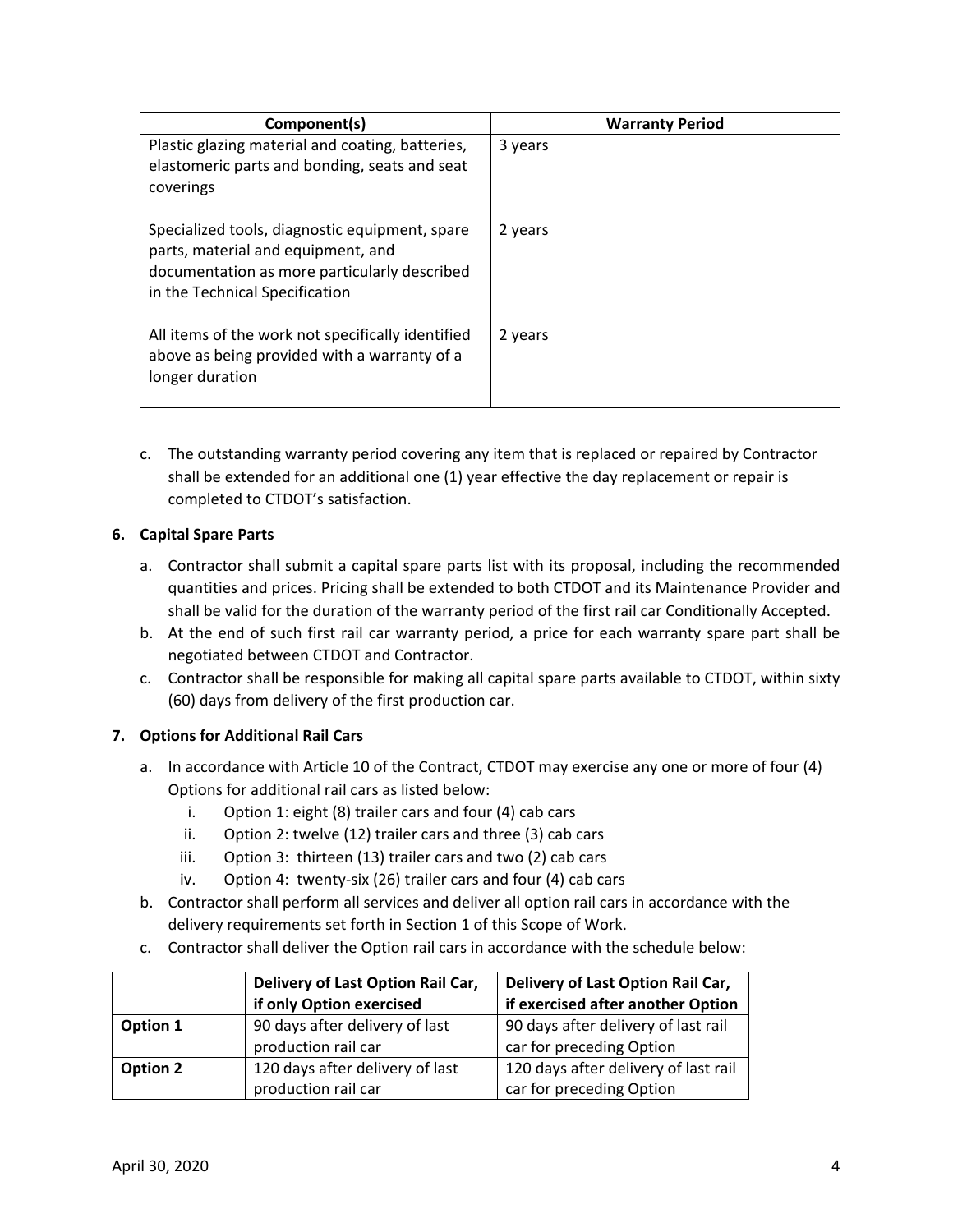| <b>Option 3</b> | 120 days after delivery of last | 120 days after delivery of last rail |
|-----------------|---------------------------------|--------------------------------------|
|                 | production rail car             | car for preceding Option             |
| Option 4        | 225 days after delivery of last | 225 days after delivery of last rail |
|                 | production rail car             | car for preceding Option             |

## **8. Option for Post‐Warranty Service and Support**

In accordance with Article 10 of the Contract, CTDOT may exercise an Option for post‐warranty service and support of the rail cars ("Post-Warranty Service and Support"). If the Option is so exercised, Contractor shall provide Post‐Warranty Service and Support, as detailed in sections 8.1 through 8.3 below commencing upon expiration of the warranty period of the first Conditionally Accepted rail car and continuing for a period of ten (10) years, with an option for an additional ten (10) year period exercisable by CTDOT at its sole discretion (the "Service and Support Period"). As part of Service and Support responsibilities, Contractor shall perform the activities below:

### **8.1 Post‐Warranty Maintenance Plan**

- a. Contractor shall prepare a post‐warranty maintenance plan identifying all activities required to maintain and repair the rail cars during the Service and Support Period ("Post‐Warranty Maintenance Plan"), which shall include at a minimum but not be limited to, all activities required to maintain and repair the rail cars and all activities related to the reliability and safety of the rail cars in accordance with all Requirements and best industry practices and standards:
	- All scheduled maintenance activities required throughout the life of the rail cars;
	- Frequency and duration of each required activity;
	- Scheduling tool to demonstrate how the rail cars will be maintained throughout the life of the project;
	- Annual submittal of a maintenance schedule which details the maintenance activities for the subsequent calendar year by rail car and date; and,
	- Complete list of every inspection, testing, and maintenance requirement.
- b. Contractor shall submit a draft of the Post-Warranty Maintenance Plan to CTDOT within seventyfive (75) days of the Official Notice to Contractor exercising the option. Contractor is solely responsible for development and update of the Post‐Warranty Maintenance Plan, which shall include, without limitation, the following:
	- All activities required to maintain and repair the rail cars and all activities related to the reliability and safety of the rail cars;
	- A list of consumable materials; and
	- A line replaceable unit (LRU) list.
- c. The Post‐Warranty Maintenance Plan will be deemed final upon written approval of CTDOT, and thereafter shall be modified from time to time as Contractor determines to be necessary and shall be updated and submitted to CTDOT no less frequently than every six (6) months, unless otherwise approved by CTDOT.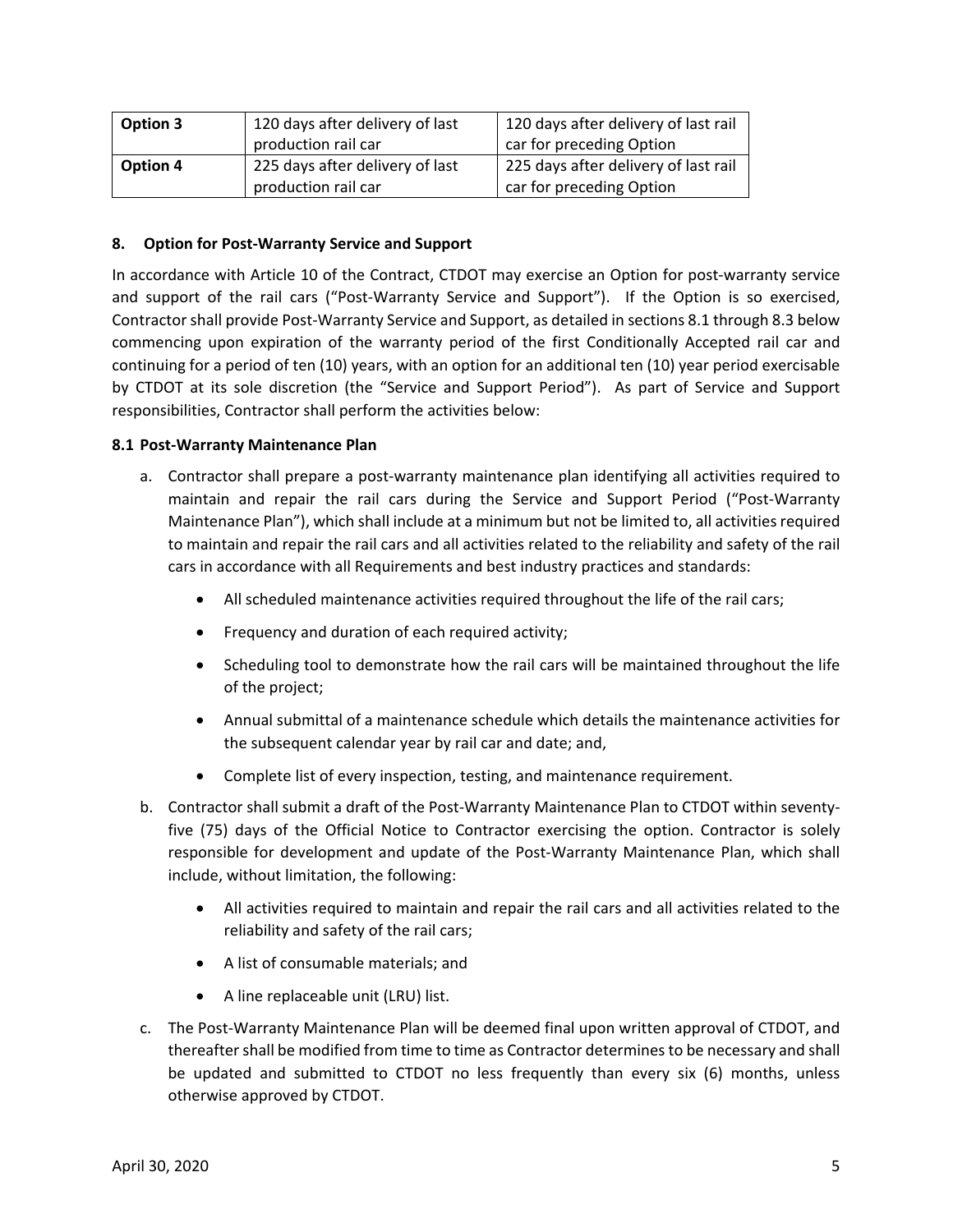### **8.2 Material Supply**

- a. Contractor shall supply CTDOT's maintenance provider with all material required for it to perform scheduled maintenance and unscheduled maintenance as set forth in the Post‐Warranty Maintenance Plan including but not limited to that needed for ninety-two (92) day cab car inspection, one hundred eighty-four (184) day trailer car inspection, and for unscheduled maintenance on the rail cars. Contractor is responsible for arranging all shipping at its expense.
- b. Material to be supplied by Contractor shall be identified and replaced at the mutually agreedupon designated Lowest Level Replaceable Unit ("LLRU").
- c. After the completion of the material delivery required to kick‐off the Post‐Warranty Service and Support Period (pursuant to the supply schedule in section 8.2(f) below), Contractor shall deliver material on an as‐needed basis. CTDOT, or its authorized representative, will notify Contractor in writing of the need for material. Contractor shall deliver the requested material to CTDOT's requested maintenance facility within twenty‐four (24) hours of CTDOT's notification.
- d. The material provided by Contractor will be stored in space provided at the CT Rail Maintenance Facility or other location that CTDOT may make available. Contractor is solely responsible for establishing inventory levels to meet the demand of the Post-Warranty Maintenance Plan and working with CTDOT's maintenance provider to determine needed storage and inventory control best practices.
- e. Contractor shall manage, track, receive, and store material per the Post‐Warranty Management Plan.
- f. Contractor shall follow the schedule outlined below to kick‐off the Post‐Warranty Service and Support material delivery to CTDOT.
	- i. Within thirty (30) days of the expiration of the warranty period on the first rail car, Contractor shall supply required consumable materials to CT Rail Maintenance Facility.
	- ii. Within thirty (30) days of the expiration of the warranty period on the first rail car, Contractor shall supply sufficient material required to support the Maintenance activities as set forth in the Maintenance Plan.

#### **8.3 Technical Support**

- a. During the Service and Support Period, Contractor shall provide 24‐hour phone support and onsite technical support as needed to address any technical issues related to the rail cars and to assist CTDOT and its contracted maintenance provider and service operators, as needed. This technical support includes, but is not limited to, the following:
	- i. Assisting CTDOT's contracted Maintenance Provider in performing inspections, maintenance and repairs;
	- ii. Providing guidance on the proper maintenance procedures associated with the rail cars;
	- iii. Providing support in analyzing symptoms, troubleshooting, and diagnosing problems;
	- iv. Helping to identify the proper material;
	- v. Assisting in the documentation of reported problems and remedies. (This ensures the proper vehicle data logging and issue tracking in the proper systems and applications.)